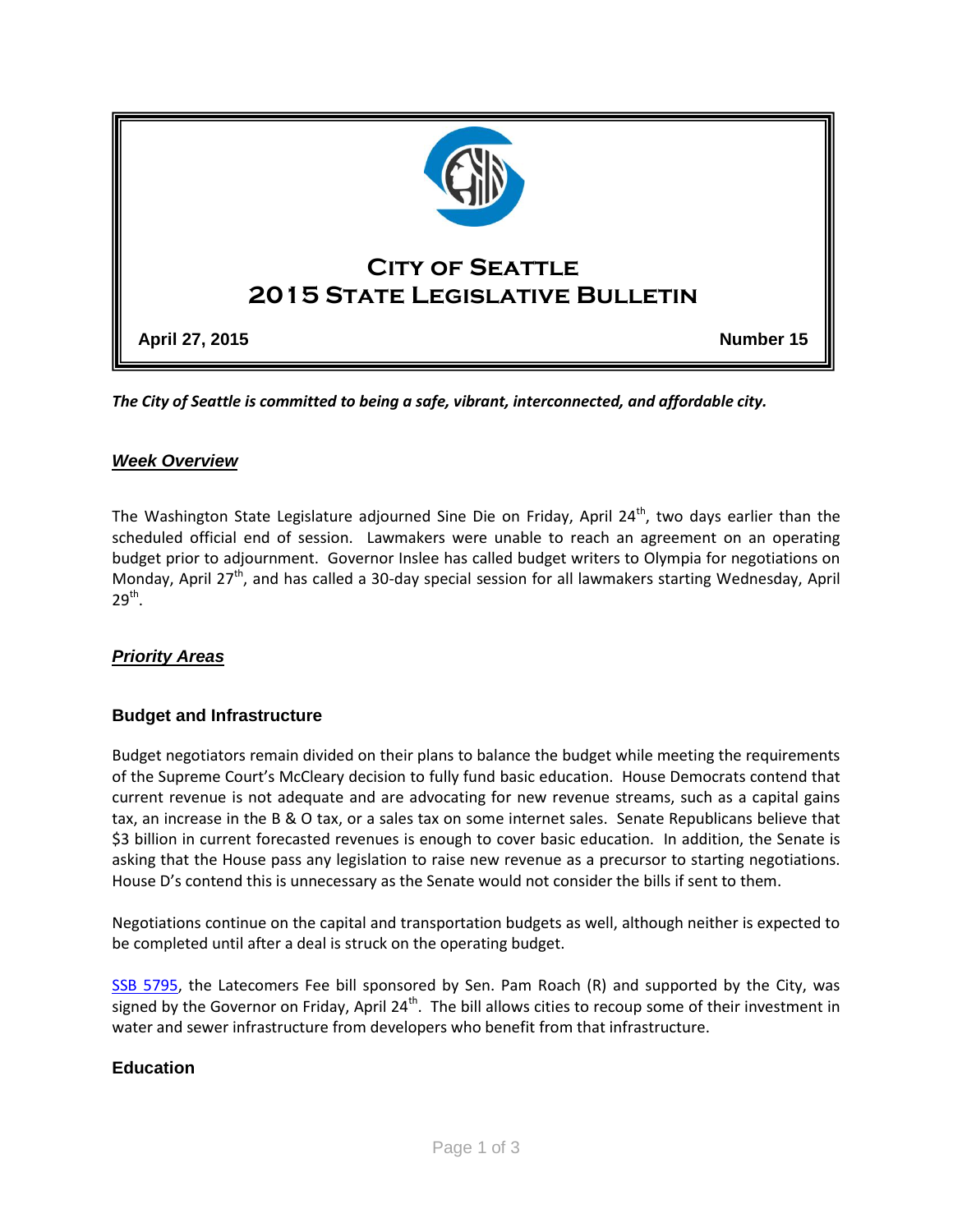Hearings were held in the Senate Ways and Means committee on Friday April 17<sup>th</sup> and Monday April 20<sup>th</sup> on the various Senate proposals addressing education levies. The McCleary decision ruled that it was unconstitutional to fund basic education through local levies. As noted in last week's bulletin, the Senate R's proposal, [SB 6109](http://app.leg.wa.gov/billinfo/summary.aspx?bill=6109&year=2015) sponsored by Sen. Bruce Dammeier (R), would initiate a levy swap, lowering local levies and raising state ones by commensurate amounts. The swap would not commence until 2018. The local levies would be restricted to use on non-basic education programs.

The Senate D proposal is made up of 3 separate bills, **SB 6102, SB 6103**, and [SB 6104,](http://app.leg.wa.gov/billinfo/summary.aspx?bill=6104&year=2015) by Senators Kevin Ranker, Jim Hargrove and Christine Rolfes, respectively. This plan would phase in reductions to local levies through the implementation of a capital gains tax and changes to the state salary allocations.

Neither plan would fund full implementation of I-1351 which calls for reduced K-12 class sizes. Both plans do address lowering K-3 class sizes initially.

#### **Safety Net, Housing and Health Care**

[HB 1491](http://app.leg.wa.gov/billinfo/summary.aspx?bill=1491&year=2015), Rep. Ruth Kagi's (D) Early Learning Act, continues to be in conference negotiations between the two chambers and is expected to be concluded during special session.

[SB 5404,](http://app.leg.wa.gov/billinfo/summary.aspx?bill=5404&year=2015) the Homeless Youth Act, sponsored by Sen. Steve O'Ban (R), was signed by the Governor on Friday, April  $24<sup>th</sup>$ . The legislation creates the Office of Homeless Youth to develop and implement policies aimed at reducing and preventing youth homelessness.

## **Environment**

Week-long negotiations on [ESHB 1449,](http://app.leg.wa.gov/billinfo/summary.aspx?bill=1449&year=2015) by Rep. Jessyn Farrell (D), culminated in a last minute agreement that saw the bill pass as one of the final acts of the legislature this session. The bill, addressing safety of hazardous material transportation, creates a state oil spill response account, establishes tax rates on oil being transported through the state, sets shipment notification requirements and exemptions, and eliminates proposed minimum train crew requirements amongst other regulations.

# **Transportation**

Negotiations continue on Transportation budgets and packages, with the "current law" maintenance and operations budgets being considered jointly with the "new law" transportation revenue packages.

#### **Public Safety**

#### **Marijuana**

[HB 2136](http://app.leg.wa.gov/billinfo/summary.aspx?bill=2136&year=2015), Rep. Reuven Carlyle's (D) bill reforming regulations on the recreational marijuana market, did not make it to the Governor's desk prior to the end of session. Lawmakers were in agreement on the policy issues within the bill, but were unable to agree on funding levels for prevention and education resources called for in I-502. The bill is considered necessary to implement the budget and will continue to be negotiated in special session.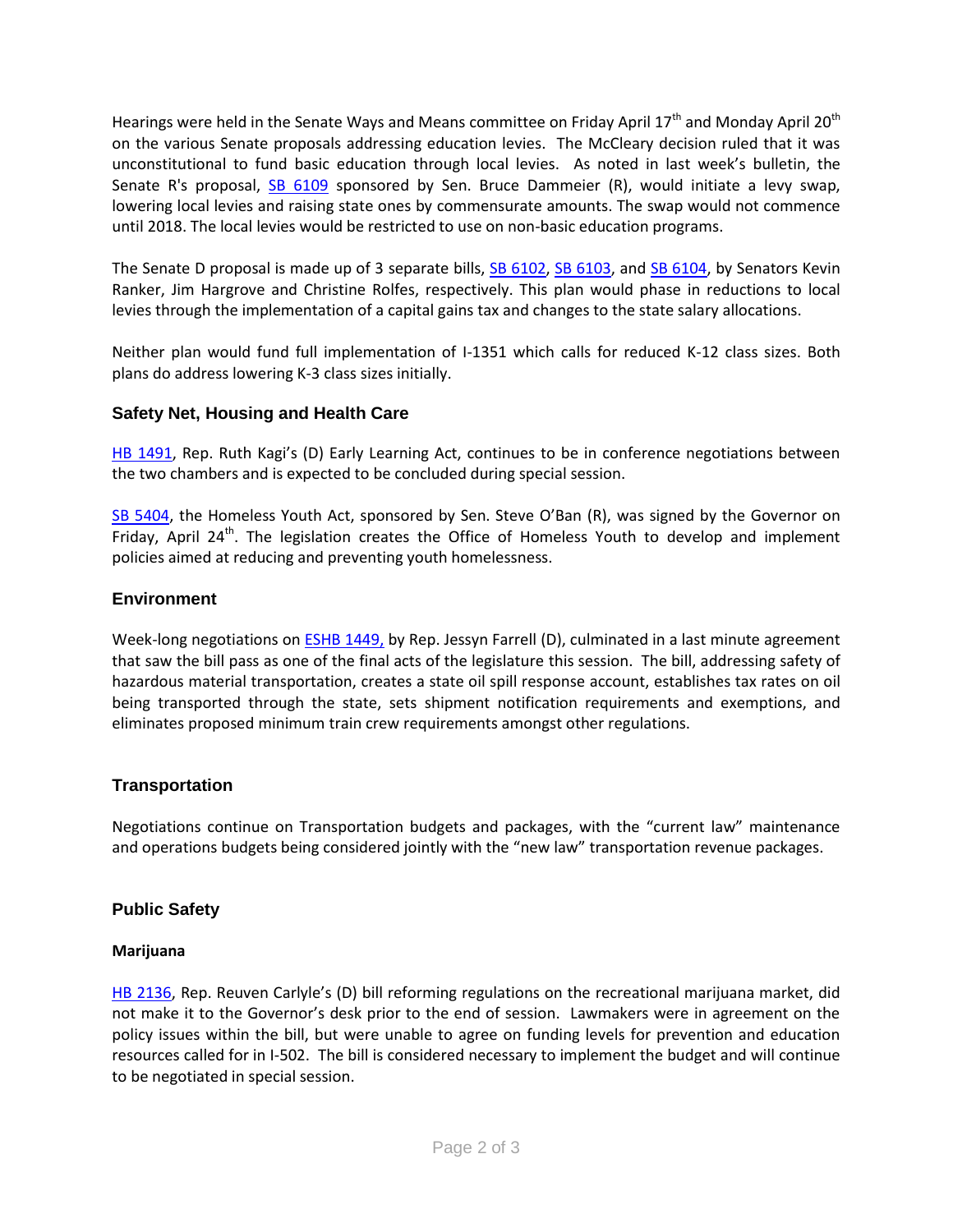[SB 5052,](http://apps.leg.wa.gov/billinfo/summary.aspx?bill=5052&year=2015) Sen. Ann Rivers' (R) bill which was designed to fold the medical marijuana market into the recreational one, was signed by the Governor on Friday, April 24<sup>th</sup>.

## **Mental Health**

Two bills dealing with involuntary treatment are headed to the Governor. Rep. Laurie Jinkins' (D) [E2SB](http://app.leg.wa.gov/billinfo/summary.aspx?bill=1450&year=2015)  [1450 w](http://app.leg.wa.gov/billinfo/summary.aspx?bill=1450&year=2015)as passed by the House, when it concurred with Senate amendments. The legislation states that a person needing outpatient treatment may be committed by a court for involuntary mental health treatment. Also the Senate concurred with House amendments and passed Joel's Law, [E2SSB 5269](http://app.leg.wa.gov/billinfo/summary.aspx?bill=5269&year=2015) sponsored by Sen. O'Ban. The legislation creates a process to allow a family member, guardian, or conservator to involuntarily commit a person who needs mental treatment.

#### **Other**

HB [1980,](http://apps.leg.wa.gov/billinfo/summary.aspx?bill=1980&year=2015) which codifies Sunshine Committee recommendations including exempting information in enhanced 911 communication and notification systems from public disclosure, was delivered to the Governor on Friday, April 24<sup>th</sup>. The bill, by Representative Larry Springer (D), was a priority for the City's Office of Emergency Management.

# *Looking Ahead*

Legislators return for a 30-day special session on April 29<sup>th</sup>.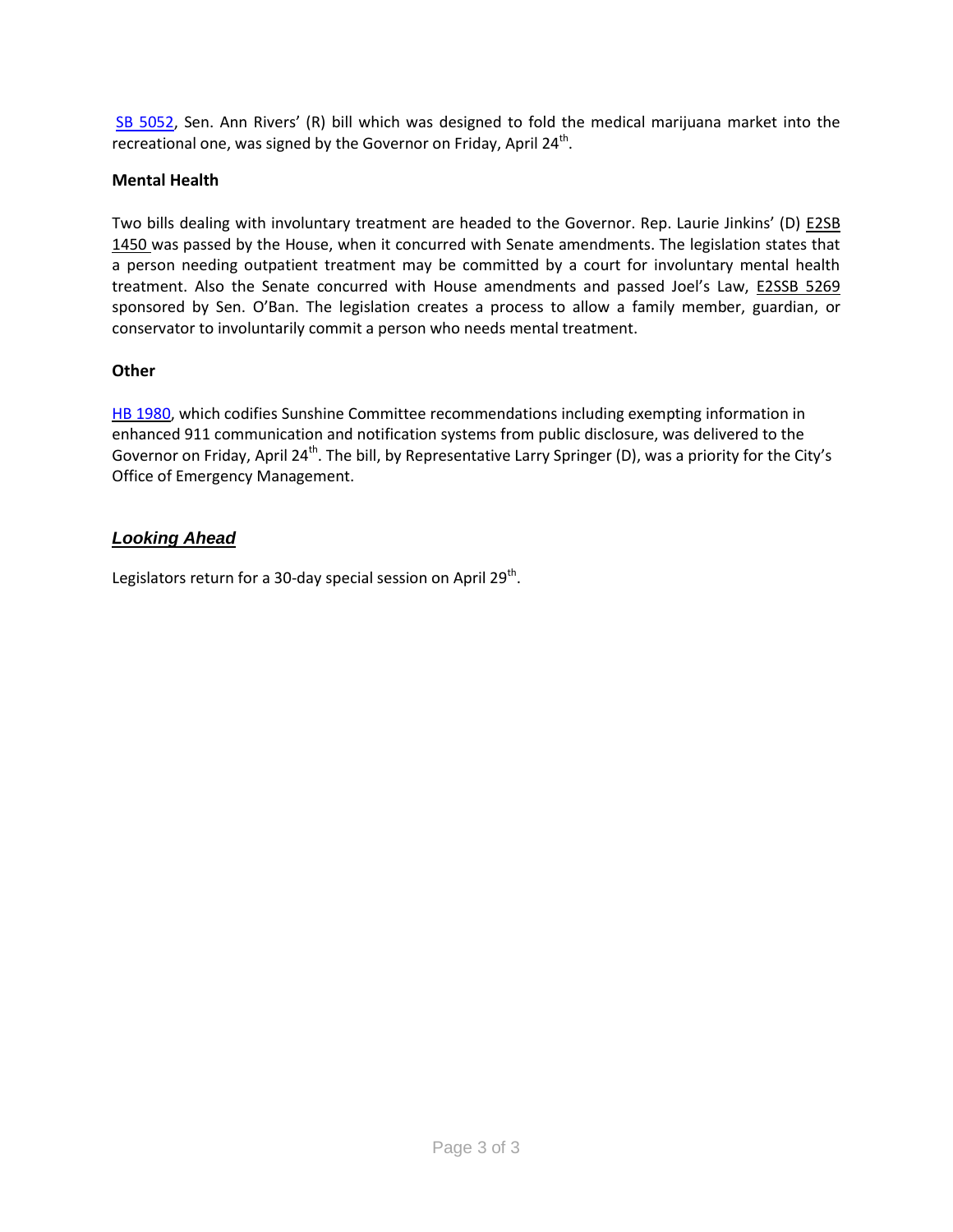# **Passed Bills**

| Bill #                          | <b>Abbrev. Title</b>            | <b>Short Description</b>                                                                                                                                                            | <b>Status</b>                                                         | Sponsor         |
|---------------------------------|---------------------------------|-------------------------------------------------------------------------------------------------------------------------------------------------------------------------------------|-----------------------------------------------------------------------|-----------------|
| <b>SHB 1068</b><br>(SB 5225)    | Sexual assault exam<br>kits     | Concerning sexual assault examination kits.                                                                                                                                         | Del to Gov - Delivered to<br>Governor.                                | Orwall          |
| <b>SHB 1069</b><br>(SB 5253)    | DNA work product,<br>preserving | Concerning preservation of DNA work product.                                                                                                                                        | Del to Gov - Delivered to<br>Governor.                                | Orwall          |
| <b>SHB 1223</b>                 | Lodging tx/workforce<br>housing | Allowing the use of lodging taxes for financing workforce housing.                                                                                                                  | Del to Gov - Delivered to<br>Governor.                                | Springer        |
| <b>SHB 1240</b><br>(SB 5908)    | Student restraint,<br>isolation | Concerning restraint or isolation of students, including students with<br>disabilities, in public schools.                                                                          | Del to Gov - Delivered to<br>Governor.                                | Pollet          |
| <b>HB 1389</b><br>(SB 5181)     | State fire<br>service/disasters | Addressing the scope of state fire service mobilization and ensuring<br>compliance with existing state and federal disaster response policies.                                      | Del to Gov - Delivered to<br>Governor.                                | Goodman         |
| <b>ESHB 1449</b><br>(SB 5087)   | Oil transportation<br>safety    | Concerning oil transportation safety.                                                                                                                                               | Del to Gov - Delivered to<br>Governor.                                | Farrell         |
| <b>HB 1554</b>                  | Children/guardians,<br>family   | Exempting information of guardians or family members of children<br>enrolled in child care, early learning, parks and recreation, after-<br>school, and youth development programs. | C 47 L 15 - Chapter 47, 2015<br>Laws.                                 | Stambaugh       |
| <b>HB 1720</b>                  | Healthy housing                 | Concerning healthy housing.                                                                                                                                                         | C 50 L 15 - Chapter 50, 2015<br>Laws.                                 | Robinson        |
| <b>ESHB 1980</b><br>(SB 6020)   | Sunshine committee<br>rec's     | Implementing recommendations of the sunshine committee.                                                                                                                             | Del to Gov - Delivered to<br>Governor.                                | Springer        |
| <b>ESSB 5048</b><br>(ESHB 1417) | Water-sewer districts           | Subjecting a resolution or ordinance adopted by the legislative body<br>of a city or town to assume a water-sewer district to a referendum.                                         | Del to Gov - Delivered to<br>Governor.                                | Chase           |
| 2SSB 5052                       | Cannabis patient<br>protection  | Establishing the cannabis patient protection act.                                                                                                                                   | Del to Gov - Delivered to<br>Governor.                                | Rivers          |
| <b>E2SSB 5057</b>               | Hazardous material<br>transport | Concerning the safe transport of hazardous materials.                                                                                                                               | SRules 3 - On Concurrence<br>Calendar. Referred to Senate<br>Rules 3. | Ericksen        |
| <b>SB 5088</b><br>(HB 1182)     | Geological hazard<br>assessment | Concerning a geological hazards assessment.                                                                                                                                         | C 12 L 15 - Effective date<br>7/26/2015.                              | Pearson         |
| SB 5121                         | Marijuana research<br>license   | Establishing a marijuana research license.                                                                                                                                          | Del to Gov - Delivered to<br>Governor.                                | Kohl-<br>Welles |
| <b>E2SSB 5269</b><br>(EHB 1258) | Detention decision<br>review    | Concerning court review of detention decisions under the<br>involuntary treatment act.                                                                                              | Del to Gov - Delivered to<br>Governor.                                | 0'Ban           |

Bill Status Report April 26, 2015 Page 1 of 2